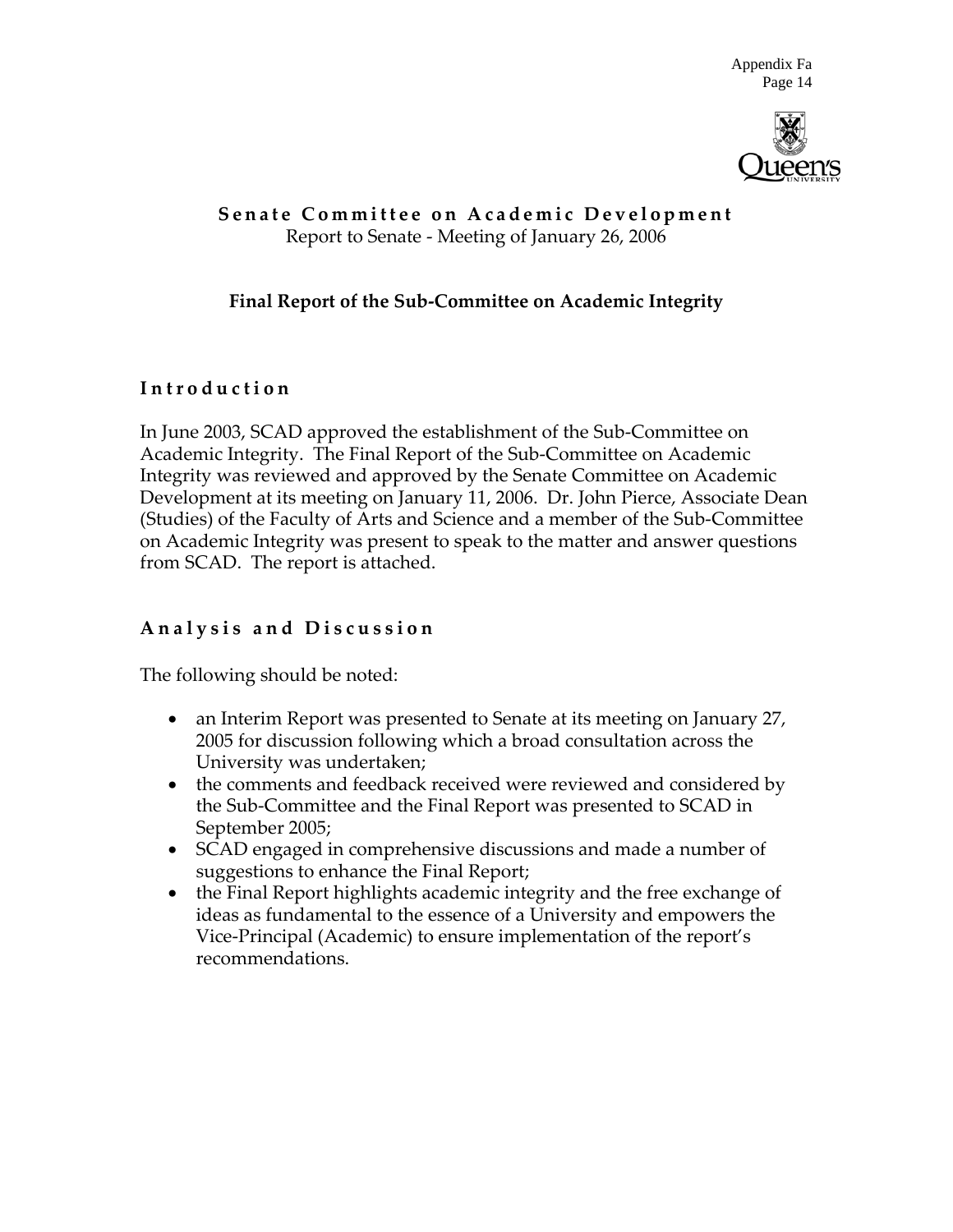## **Conclusions/Recommendation**

Recommendation:

that Senate approve the recommendations and motions as outlined in the Final Report of the Sub-Committee on Academic Integrity. Respectfully submitted,

Patrick Deane Chair, Senate Committee on Academic Development

### **Committee Members:**

R. Burge S. Cole L. Daneshmend M.J. Dickenson A. Fisher P. Mosbrucker L. Snider M. Stott A. Szulewski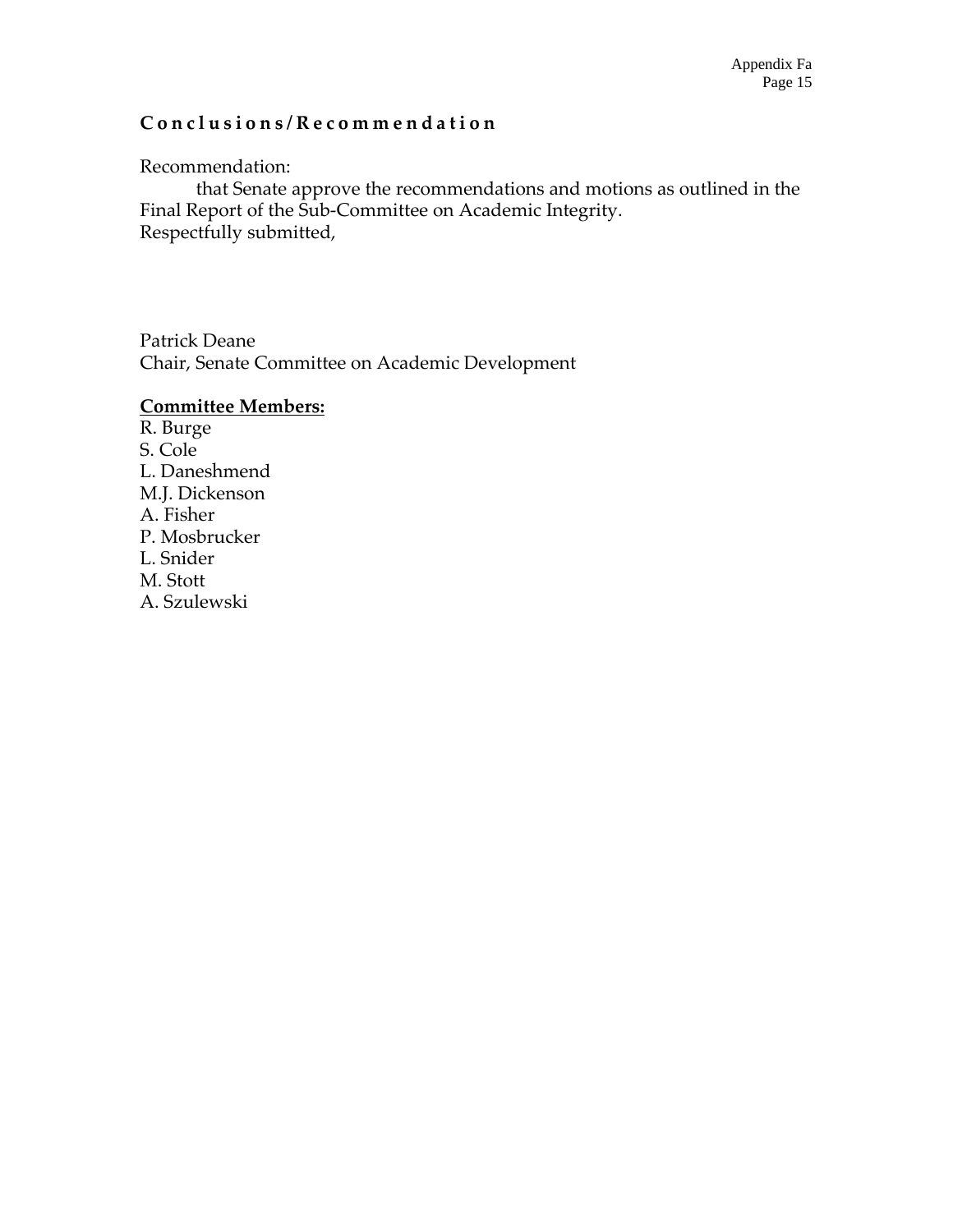# **Sub-Committee on Academic Integrity**

## **Report to the Senate Committee on Academic Development (SCAD) January 2006**

### **1. Preamble**

Senate approved the Queen's University policy on academic dishonesty on June 22, 1989. Since that time there has been a paradigm shift in the ways of thinking about, discussing and administering matters related to academic dishonesty. In particular, discussions of academic dishonesty have increasingly moved into the broader context provided by the concept of Academic Integrity. While the issue of academic dishonesty may, in some sense, be viewed as a reactive response, giving rise mainly to arguments about local, individual violations and what punishment is appropriate after an incident, the concept of academic integrity is proactive, seeking to engage students, professors, staff and administrators in the broader values which support the scholarly mission of the university. Thus, the concerns of education and remediation can replace discussions of punishment and excessive sanction, and a focus on the entire learning environment- how it facilitates responsible social involvement and constructive citizenry--becomes the main interest of an institutional policy of academic integrity.

Queen's already cites "intellectual integrity" as one of the essential priorities outlined in its Principles and Priorities; the work, recommendations and motions contained in this report of the Sub-Committee on Academic Integrity seek to inscribe the ideas of intellectual or academic integrity throughout the policies, procedures and practices of the institution.

#### **2. Background and Mandate**

 SCAD established the Sub-Committee on Academic Integrity in June 2003. The impetus for this initiative had its genesis with student leaders who had approached members of the senior administration in the first instance to express the view that the culture and way of thinking about academic integrity at Queen's should be reviewed. As with many other institutions, the historical approach at Queen's has been to deal with these matters through a policy framework that is set up to handle cases of academic dishonesty.

 In following up on the request from the students, and as initial research was undertaken, it became evident that a number of institutions, especially in the United States, have embraced a more proactive approach and actively promote a range of educational initiatives in support of a culture of academic integrity. Moreover, the Committee learned that many Canadian universities have been reviewing the situation at their own institutions (including, in some cases, by participating in surveys to determine incidence and type of cheating occurring in their institutions) and have made a range of recommendations to move forward. Some have already formalized their findings in a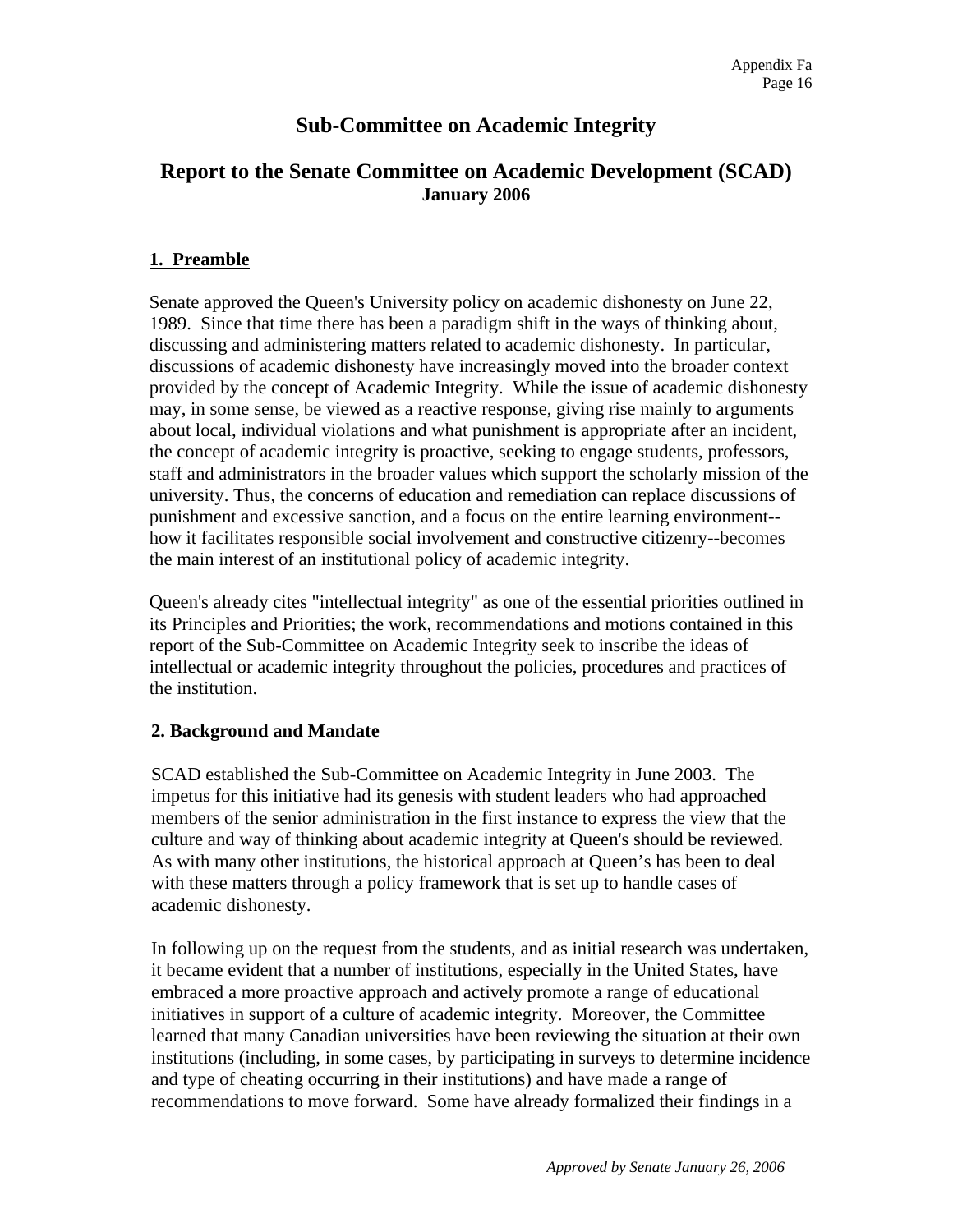variety of ways including establishing targeted programs and policies, applying resources to address identified problem areas and actively promoting a culture of academic integrity.

It was agreed that it would be most appropriately in the purview of the Senate Committee on Academic Development to undertake such a review at Queen's, and SCAD in turn established a sub-Committee that was mandated to do the following:

- undertake a review of the existing policies and practices with respect to academic dishonesty and academic integrity at this institution and to provide advice/recommendations to the appropriate bodies on issues arising from this review;
- examine the policies and practices on academic dishonesty and academic integrity at comparator universities in Canada and elsewhere, in particular, the United States;
- **identify standards of academic integrity for Queen's University; to develop** strategies for creating and maintaining an institutional culture in which these standards will be valued and embraced; and to provide advice/recommendations to SCAD regarding the promotion of such strategies within the University community.

The membership of the Sub-Committee was broadly representative, bringing together student leaders and faculty members with wide-ranging backgrounds and areas of expertise.

 Coincident with the establishment of the Sub-Committee, Queen's became an institutional member of the Centre for Academic Integrity (CAI), which is associated with the Kenan Institute of Ethics at Duke University. The Centre for Academic Integrity, as stated on its website, "provides a forum to identify, affirm, and promote the values of academic integrity among students, faculty, teachers and administrators" and has a membership of over 400 post-secondary institutions. In the fall of 2003, representatives, including student members, from the Queen's Academic Integrity Sub-Committee, attended the annual CAI International Conference. Besides meeting and exchanging ideas with colleagues from other universities across North America and beyond, they had the opportunity of learning about the various approaches being followed to develop and maintain a culture of academic integrity at other institutions. Furthermore, they were introduced to the growing body of research and scholarship on the subjects of academic integrity and academic dishonesty.

### **3. Work of the Sub-Committee**

In the initial stages, the Committee focused its efforts on becoming familiar with the Queen's context, sharing experiences and thoughts about the current state of affairs at this institution.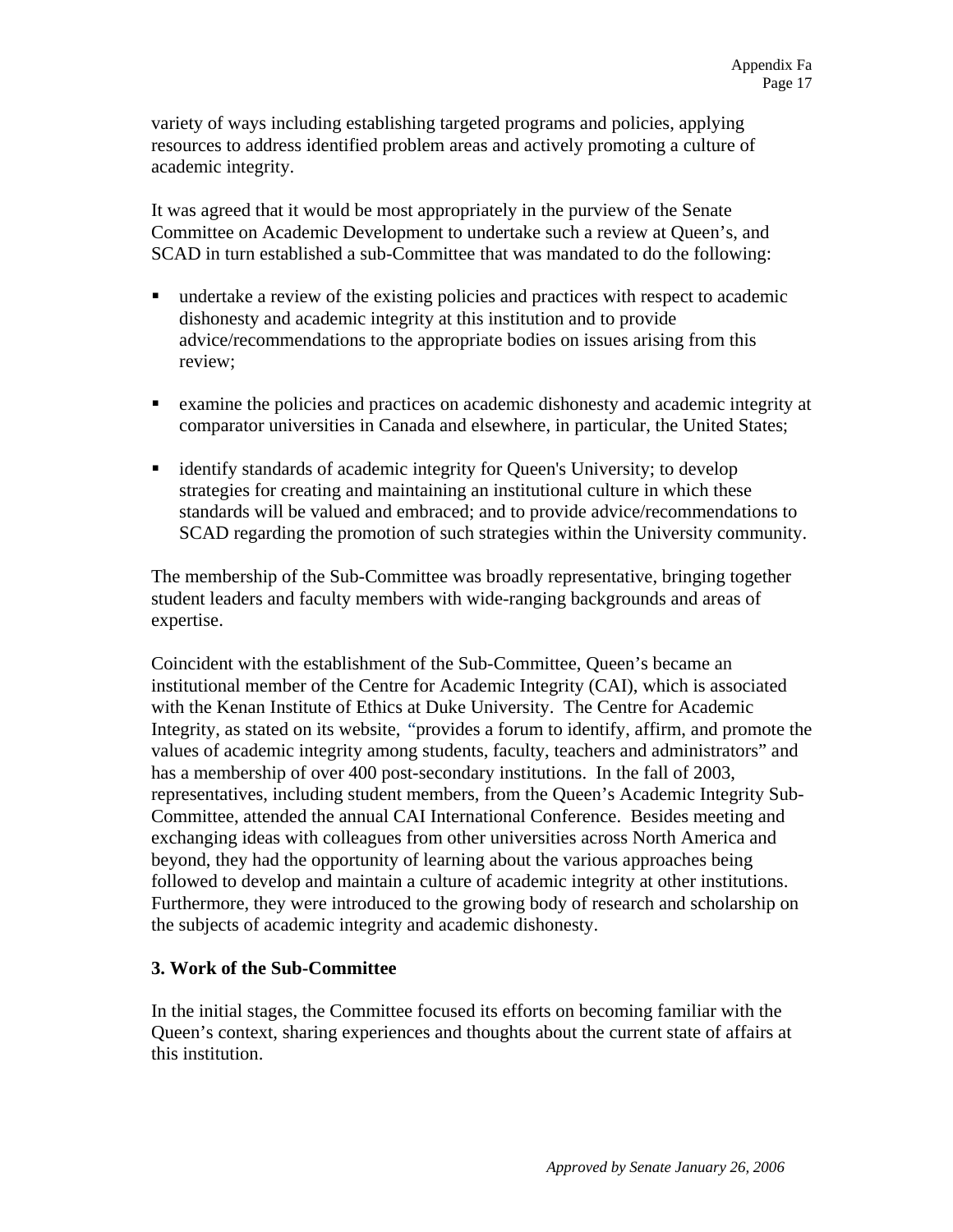In general, it was determined that Queen's operates in a very decentralized way when it comes to matters of academic dishonesty, with each Faculty having its own regulations governing student behaviour in these matters. The Committee learned that some Faculties have noted an increase in the incidence of plagiarism in recent years. They also noted that rules established some time ago are out of date, irrelevant and inadequate to address the current situation and realities of today's world of internet resources and increased use of team assignments, to name just two challenges now being faced in interpreting academic dishonesty regulations. The Committee considered various theories as to why students at Queen's might feel pressured or pushed to engage in cheating activities. Some of these influences could be wholly external to the Queen's experience (diminishing ethical values in the North American society as exemplified by the example of cheating corporate leaders), but some of those cited may be attributable to the Queen's situation (for example, large class sizes and a highly competitive environment). Through its discussions, the Committee highlighted the need to engage all members of the University community, from the earliest possible opportunity, in the promotion of a culture that values academic honesty and integrity.

The Committee also examined the non-Queen's context to determine what is being done at other institutions in Canada and the United States where similar challenges are being faced. In the U.S. context, Honour Codes are widely used, while in Canada some universities are moving to a more centralized approach to this issue. The latest research by Dr. Don McCabe who is considered a leading scholar in this field, has also been reviewed and discussed by the Committee.

In the process of developing an interim report, the work of the Committee was also informed through consultation with a number of individuals whose areas of expertise and/or interest are particularly relevant. These individuals included Doug Babington, Director of the Writing Centre; Caroline Baillie, Dupont Chairholder in the Faculty of Applied Science; Bob Crawford, Dean of Student Affairs and Bob Silverman, Dean of the Faculty of Arts and Science.

The Committee presented its Interim Report to SCAD, and subsequently forwarded it to Senate in January 2005. Following this, broad consultation across the University community was undertaken over an extended period of time to allow students, staff and faculty the opportunity to provide comments and feedback on the Interim Report and the recommendations contained therein. The Committee reviewed and considered the input that was received and this final report is intended to reflect the views of the community and of the Committee.

#### **4. Statement of Scope**

Having carried out a substantial amount of background work, members of the SCAD Sub-Committee on Academic Integrity agreed that for the purposes of fulfilling the mandate from SCAD and Senate, their work would focus on behaviour and interactions within academic settings.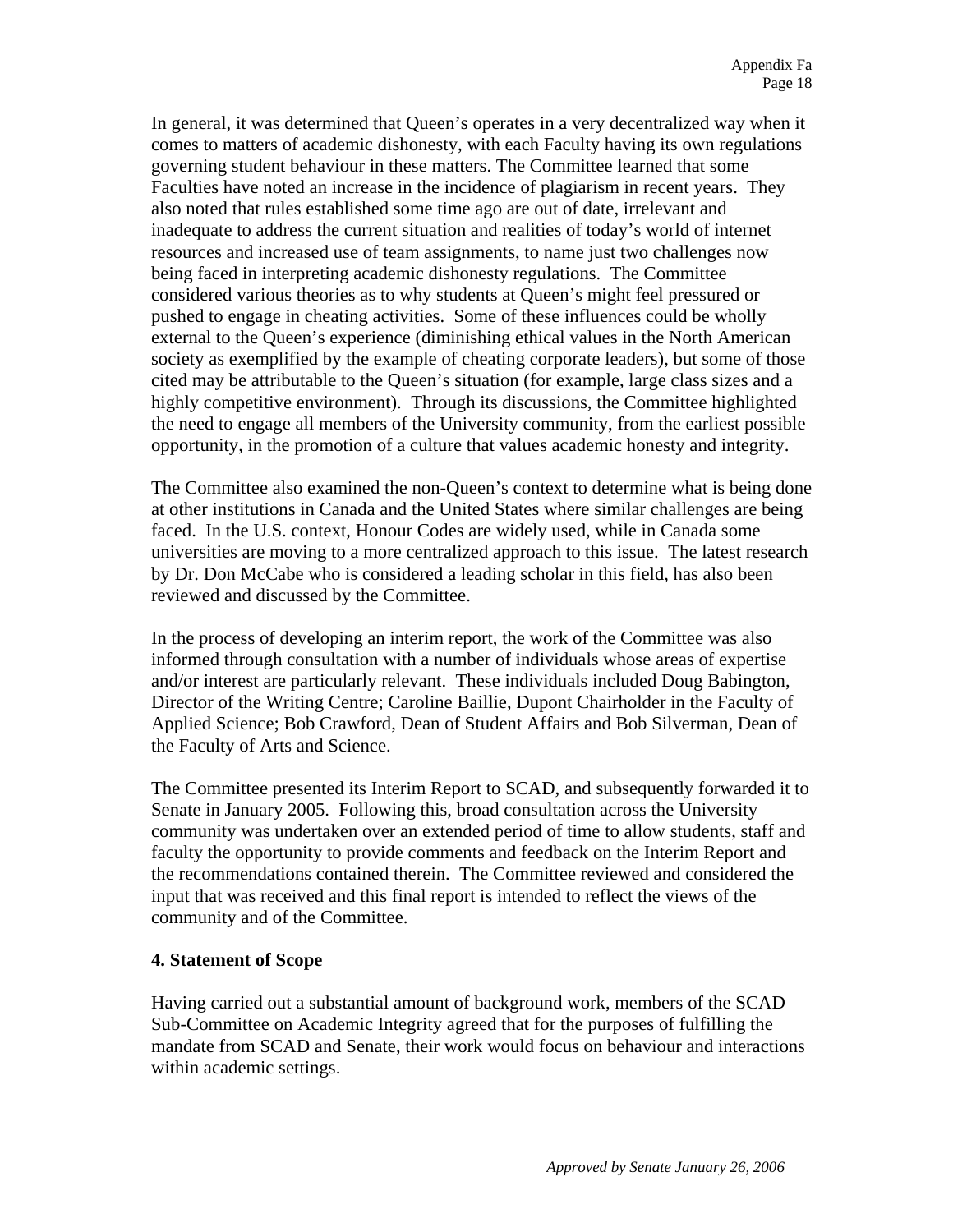Furthermore, the Committee agreed on the following definition:

*" Academic integrity is constituted by the five core fundamental values of honesty, trust, fairness, respect and responsibility (as articulated by the Centre for Academic Integrity, Duke University; see [www.academicintegrity.org](http://www.academicintegrity.org/)) all of which are central to the building, nurturing and sustaining of an academic community in which all members of the community will thrive. Adherence to the values expressed through academic integrity forms a foundation for the "freedom of inquiry and exchange of ideas" essential to the intellectual life of the University (see* 

*http://www.queensu.ca/secretariat/senate/policies/princpri/). Queen's students, faculty, administrators and staff therefore all have ethical responsibilities for supporting and upholding the fundamental values of academic integrity."*

The values listed in this definition are described more fully in a document produced by the CAI titled "The Fundamental Values of Academic Integrity" and available on the website listed above. Each value gives rise to and supports the next; honesty creates an environment where trust can occur, and trust gives rise to attitudes of fairness. Respect, in a general sense, is part of an intellectual community which "recognizes the participatory nature of the learning process and honors and respects a wide range of opinions and ideas." However, "respect" appears in a very particular sense when students attend class, pay attention, contribute to discussion and turn papers in on time; instructors "show respect by taking students' ideas seriously, providing full and honest feedback on their work".<sup>[1](#page-5-0)</sup> Ultimately, "responsibility" is both personal and collective and draws students, faculty administrators and staff into creating and maintaining a learning environment supported by and supporting academic integrity. As the document further shows, these values are not just abstract but are expressed in and reinforced by policies and practices.

### **5. Summary of the Recommendations of the Sub-Committee**

The Committee focused its discussions and conclusions in three areas:

- ullet awareness:
- **e** education; and
- policies and procedures.

The Committee's main conclusions and recommendations in each of these areas are set out below:

#### Awareness

 $\overline{a}$ 

 initial exposure to the Queen's culture of academic integrity should occur during the Orientation period; recommendation to the Senate Orientation Activities Review Board to make changes as appropriate to the Goals of Orientation (approved by Senate in 2002) and to orientation activity policy to ensure the inclusion of elements

<span id="page-5-0"></span><sup>&</sup>lt;sup>1</sup> "The Fundamental Values of Academic Integrity,<http://www.academicintegrity.org/pdf/FVProject.pdf>, p. 8.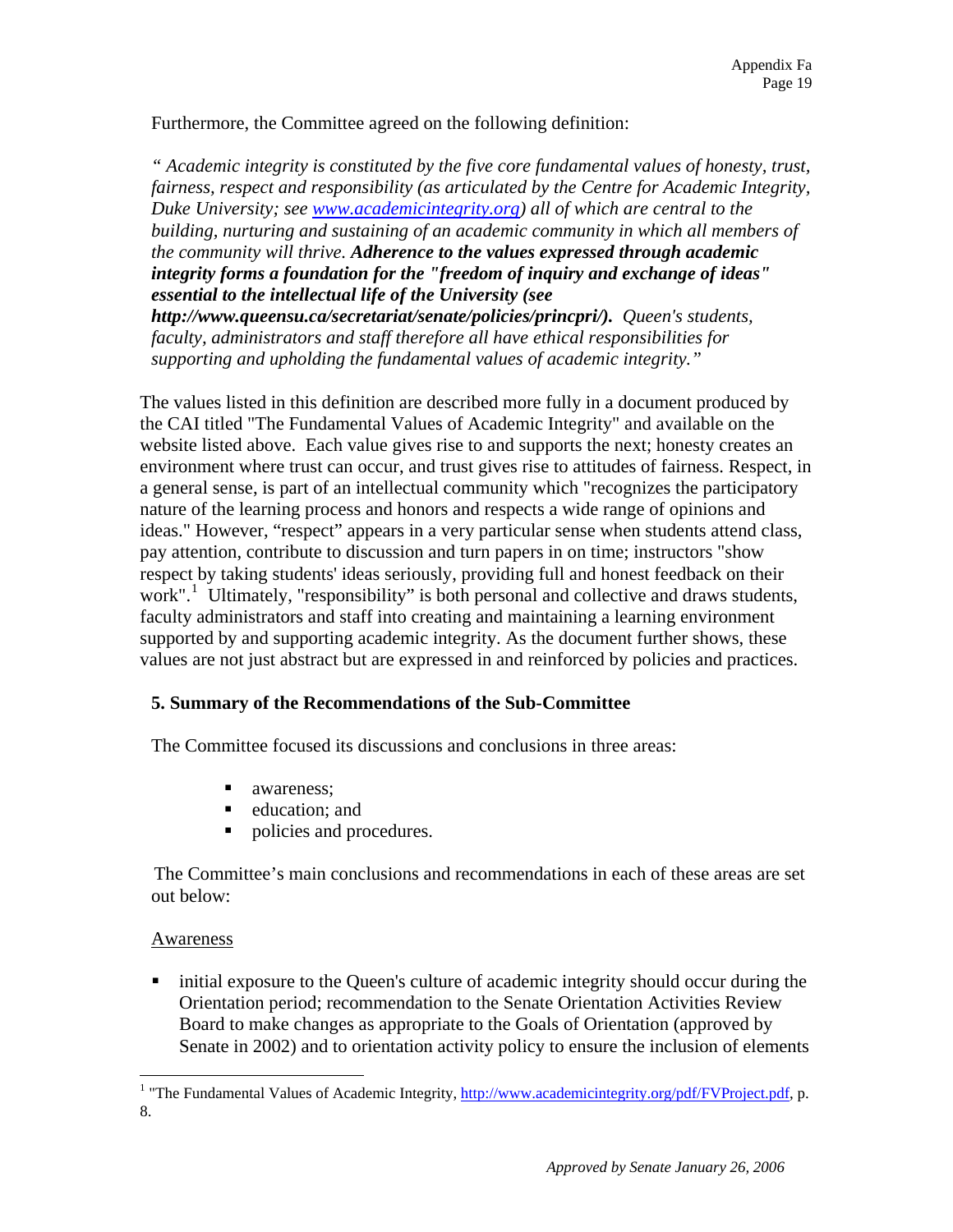in the Orientation program that will provide an introduction to the standards and values of academic integrity that apply to all members of the Queen's community;

- graduate students should also be engaged when they arrive on campus for early exposure to the Queen's culture of academic integrity; this introduction, through the School of Graduate Studies and Research as well as the Centre for Teaching and Learning (formerly the Instructional Development Centre), should focus both on their role as Teaching Assistants but also on issues related to their own graduate work;
- initiate campus debate through a variety of focus groups, town hall meetings etc. on issues related to academic dishonesty and academic integrity; for example, the use of plagiarism detection devices such as TurnItIn.com; issues could also be debated and discussed in the campus media and various campus publications.

### Education

- make available to all students a comprehensive definition of plagiarism and clear guidelines about how to avoid plagiarizing in their work (The Writing Centre is an excellent resource for this type of information and education);
- include in all courses an educational component which addresses expectations regarding academic honesty and avoiding plagiarism, particularly in "grey" areas;
- offer a broad range of faculty development programs through the Centre for Teaching and Learning (formerly, the Instructional Development Centre) including assistance for instructors, Teaching Fellows and Teaching Assistants in introducing academic integrity elements into their teaching;
- educate instructors, Teaching Fellows and Teaching Assistants on definitions and procedures related to academic dishonesty; this could perhaps be done through the development of guidelines in handbook form to be made available to all instructors, Teaching Fellows and Teaching Assistants;
- consider the introduction of a comprehensive "University 101" course for first year students to prepare them in a general way for academic success; such a course would include elements of skills training, as well as education in the area of academic dishonesty and academic integrity.

### Policies and Procedures

 overall approach to academic integrity should encompass the entire academic and broader learning environment (e.g. classroom, library, assessment etc.) but not directly attempt to exert control over the non-academic environment (residence life, extracurricular activities etc.), with the understanding that the distinction between academic and non-academic (social) may not always be entirely clear-cut. This specifically acknowledges that initial responsibility for the enforcement of the existing Code of Conduct including non-academic discipline of students outside the academic setting rests with the Alma Mater Society (AMS) and the Society of Graduate and Professional Students (SGPS) through their respective Judicial Committees, on behalf of Senate.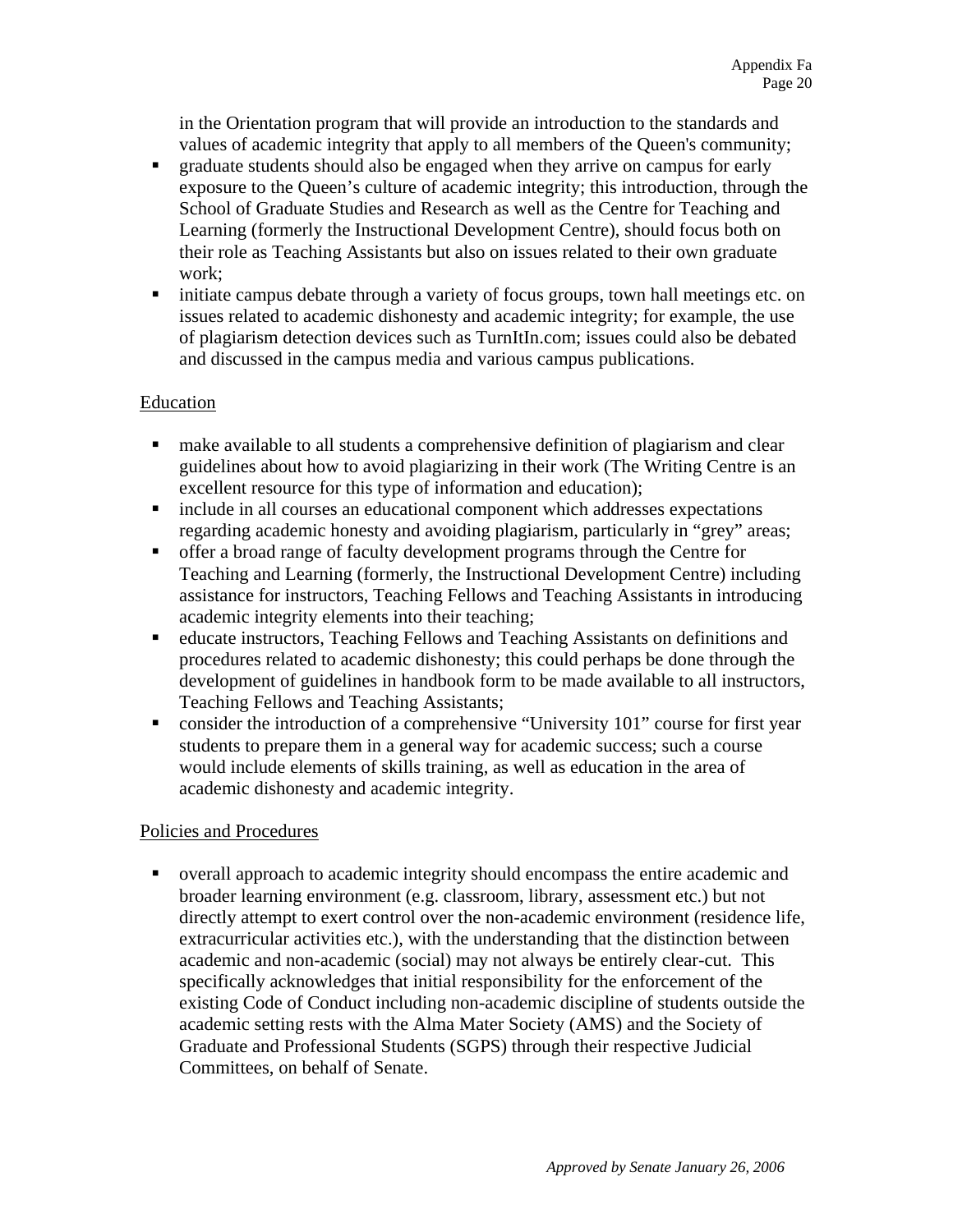- consideration of the adoption of an "honour code" (value system) to be introduced to students at the time of recruitment/admission; it would permeate the academic culture of the university and be regularly highlighted in both implicit and explicit ways; and it would comprise a value system that is an ongoing part of the academic experience on campus, and would reach beyond graduation. It is not suggested that the "code" would extend to the adoption of non-proctored exams; nor would it put the entire burden of responsibility on students such as some codes that are in place in US universities do.
- recommendation that the Senate Committee on Academic Procedures (SCAP) review existing policies on academic dishonesty, and in particular consider the viability of a single university-wide policy with faculty-specific additions as needed, with the goal of bringing consistency and proportionality to sanctions for academic dishonesty and greater commonality of practice among departments and faculties.
- the benefits and liabilities of plagiarism detection devices such as the "TurnItIn.com" software should be fully examined, and university-wide consultation should be undertaken, prior to a specific recommendation being made as to whether or not such a device ought to be adopted by Queen's as one tool among others to have available for responding to plagiarism.
- $\blacksquare$  confirmation that commercial tutoring<sup>[2](#page-7-0)</sup> and exam preparation businesses will not be permitted to operate on the Queen's campus and that all necessary steps are taken to ensure this is the case; assuming that they continue to operate off-campus, steps will be taken to alert students to the unregulated nature of the services offered; to take action against any organization that attempts to use the intellectual property of members of the Queen's community or to make improper use of the Queen's name; and to inform Teaching Assistants of the conflict of interest should they be involved in tutoring students in the same course for which the University has hired them.
- the Office of the Vice-Principal (Academic) will have responsibility in the broadest sense for the promotion of the values of academic integrity at Queen's University.

<span id="page-7-0"></span> $\overline{a}$ 

<sup>&</sup>lt;sup>2</sup> "commercial tutoring" as described above, refers specifically to business operations and does not include less formal one-on-one tutoring provided by Queen's students, which is considered acceptable, subject to considerations of potential conflict of interest and provided that such tutoring does not interfere with normal teaching activities (see Policy on Teaching Assistants at Queen's University – approved by Senate May 2005)